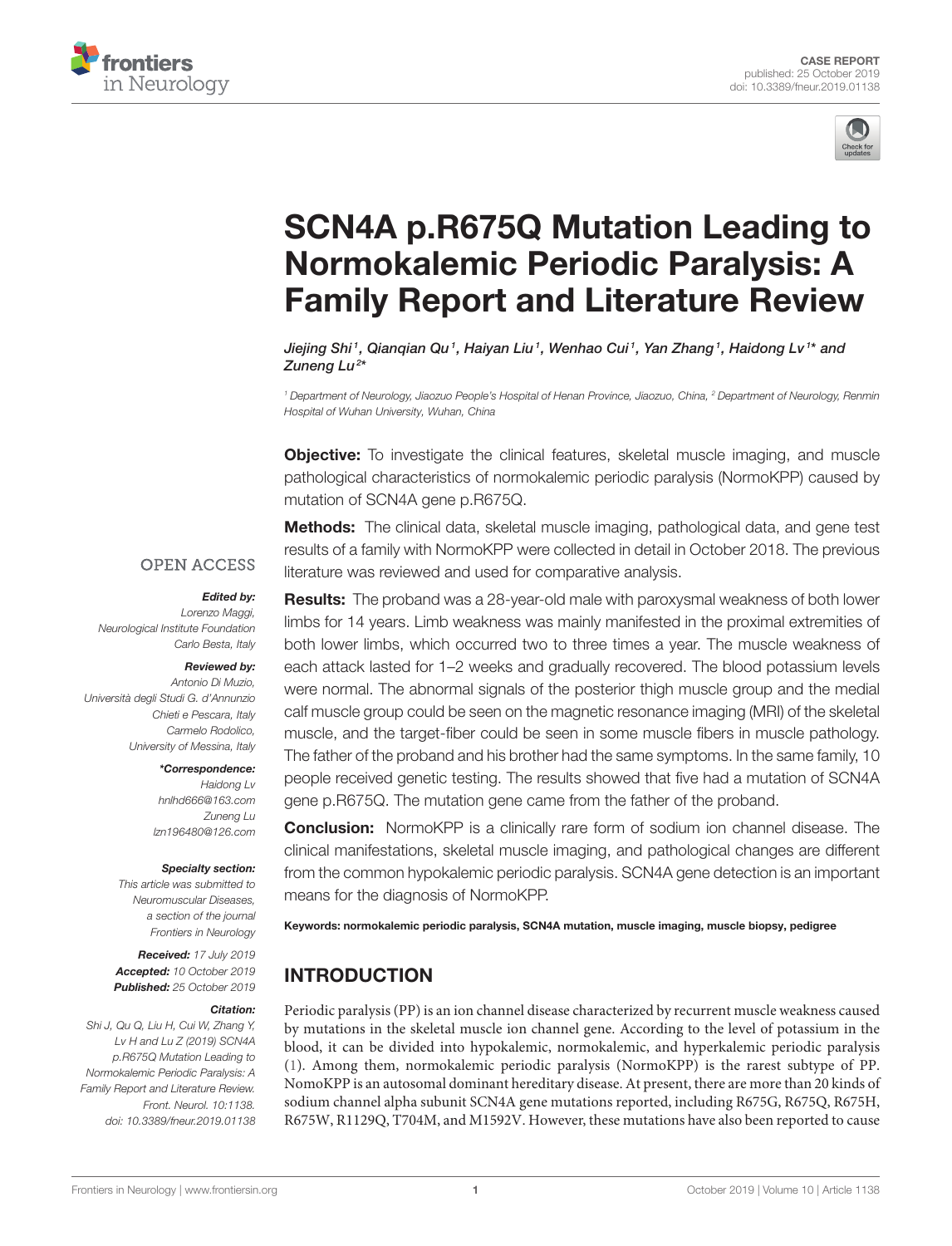hypokalemic periodic paralysis and hyperkalemic periodic paralysis. The NormoKPP caused by the p.R675Q mutation of the skeletal muscle SCN4A gene has not been reported. In this study, the clinical features, muscle magnetic resonance imaging (MRI), and muscle pathology of a family case of NormoKPP was confirmed by genetic testing. We also conducted a thorough literature review.

### MATERIALS AND METHODS

#### Clinical Features

The proband was a 28-year-old male truck driver. The main complaint was "paroxysmal weakness of both lower limbs for 14 years, recurrence in February" in October 2018. About 14 years ago, the patient sweated after taking two tablets of Analgin orally because of a cold. In the morning, he developed limb weakness, with both lower limbs as the most important. He could not get out of bed or turn over. After about 1 week, the symptoms gradually improved and returned to normal. The effect of "low potassium" treatment in local hospitals is poor. Afterwards, the onset of muscle weakness lasted for 1–2 weeks, two to three times a year, and occurred mostly in the morning during summer. In most cases, it is still feasible to walk, but it is laborious to go up the stairs and some even cannot walk in serious cases. The blood potassium test was normal many times during the attack, and the symptoms of oral potassium chloride solution did not improve significantly. After a cold 2 months ago, limb weakness occurred again, mainly in the lower limbs; both upper limbs could be raised above the head, squatting and standing was difficult, and his ability to walk was weakened. The blood potassium was normal when measured at the local hospital. After 1 week, the proximal muscle strength of both lower extremities basically returned to normal, but the distal muscle strength of the left lower extremity did not completely return to normal. The symptoms of limb weakness still fluctuated in the past month. After walking for 100 m, the calves became sour and weak. So far, muscle strength has not completely recovered. He came to our hospital for treatment. He has a past of physical fitness. His father began to suffer from paroxysmal limb weakness in his teens, mostly in the morning with squatting and standing difficulties and walking weakness. It lasted for about a week, three to five times a year, and there had been no attack in nearly 10 years. His elder brother had intermittent weakness of both lower limbs since he was 16 years old, mainly in the calves, and he had difficulties standing on his tiptoes. He had an average attack of about two times a year. He had been tested for blood potassium in local hospitals many times. A total of four siblings, two sisters, and their mothers, were in good health and had no similar medical history. Physical examination: cranial nerve (–); normal limb muscle tension; upper limb muscle strength grade 5; lower limb proximal muscle strength grade 4; distal muscle strength grade 4+; tendon reflex of upper extremities (+); tendon reflex of lower extremities had disappeared; bilateral pathological signs (–); bilateral depth and shallow sensation were normal; extremities had no muscle atrophy and hypertrophy; there was no muscle tenderness.

# METHODS

## Neuroelectrophysiology

Motor conduction velocity (MCV), sensory conduction velocity (SCV), and Concentric circular needle electromyography (EMG) were measured using the Japanese photoelectric MEB-9200K myoelectric evoked potential meter. Bilateral tibialis anterior, quadriceps femoris, gastrocnemius, and biceps brachii were selected for electromyography. The conduction velocity of the bilateral common peroneal nerve, tibial nerve, superficial peroneal nerve, and sural nerve was measured. There was parallel detection of F wave and H-reflex in both lower limbs.

### Muscle MRI

Axial scanning of the lower limbs of the patient was performed using a GE 1.0T nuclear magnetic resonance machine. The scanning sequences included T1WI, T2WI, and STIR.

# Muscle Pathology

The proband was given an open biopsy under local anesthesia, and the left gastrocnemius muscle was selected as the biopsy muscle. Muscle specimens were fixed by liquid nitrogen, frozen in sections, subjected to tissue HE, MGT, ORO, PAS, ATPase, and NADH staining, and observed under a light microscope.

# Genetic Testing

With the informed consent of the proband and his family members, genetic testing was performed on the proband and 10 families. Genomic DNA was extracted from 4 ml venous blood for screening of single gene genetic diseases of whole genome exons, which were detected by Jin Jun Inspection Center.

# RESULTS

# Neuroelectrophysiology

SCV: The sensory nerves of both lower limbs were normal. MCV: The motor nerves of both lower limbs were normal. F wave: The F-waves of nerves detected in both lower limbs were normal. H-reflex: The H-reflex amplitude of the examined nerves in the left lower limb was lower than that in the opposite side, and the right side was normal. EMG: The muscles of the upper and lower limbs were normal. However, the patient failed to perform a long exercise test [\(2\)](#page-4-1).

# Laboratory Examination

CK 380 µ/L, CKMB 26 µ/L, LDH 185 µ/L, LAC 2.31 mmol/L, ALT 27  $\mu$ /L, AST 23  $\mu$ /L, K<sup>+</sup> 4.31 mmol/L, Ca2<sup>+</sup> 2.34 mmol/L, Na<sup>+</sup> 142 mmol/L, and CL<sup>-</sup> 105 mmol/L.

# MRI Scan

The muscle groups of bilateral gluteus maximus, bilateral gluteus medius, bilateral adductor maximus, and bilateral sartorius, the medial head of left gastrocnemius and the posterior leg showed diffuse increase signals and present reduction of muscle volume (**[Figure 1](#page-2-0)**).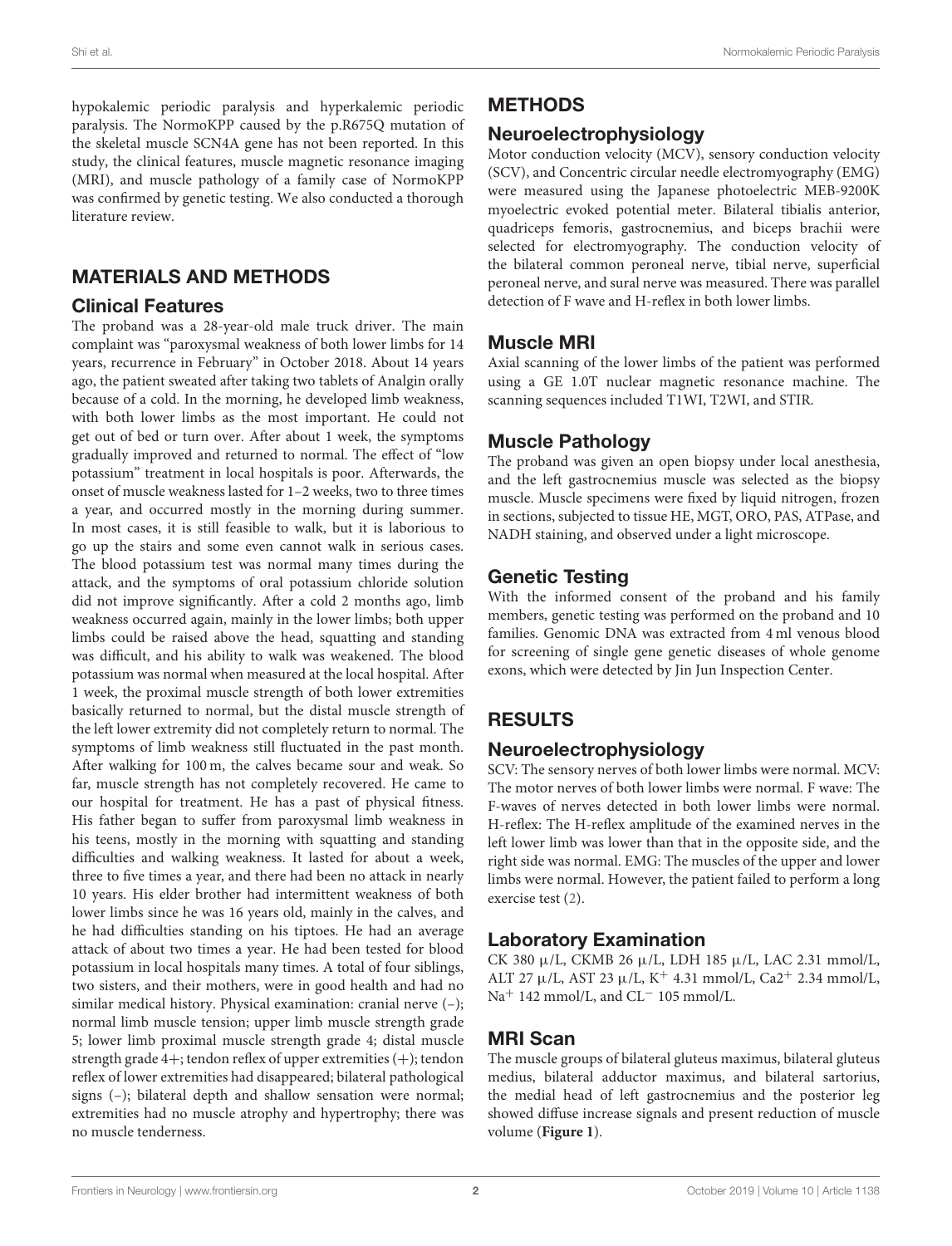#### Muscle Pathology

The left gastrocnemius muscle biopsy was performed with the consent of the patient (**[Figure 2](#page-2-1)**).

#### Genetic Testing

After obtaining the consent of the probands and their families, 10 pedestrians were tested for the probands and their families. The results showed that there was a heterozygous mutation in the patient-related gene SCN4A:  $c.2024$  4 > A (guanine > adenine), which led to the change of amino acid p.R675Q. Family validation results showed that the heterozygous mutation results came from the father, and there were the same heterozygous mutations at this locus in his brother, his son, and his daughter (**[Figure 3](#page-3-0)**). There were no mutations in the genes of her mother, her son, her eldest sister's son, her second sister's daughter, and her brother's daughter. Other relatives did not receive genetic testing (**[Figure 4](#page-3-1)**).

### **DISCUSSION**

NormoKPP is a rare type of PP. Patients often develop symptoms around the age of 10, which is characterized by paroxysmal muscle weakness, without changes in serum potassium concentration. Each attack of limb weakness lasts for a relatively long time, usually several days to weeks, before returning to normal. Most of the symptoms are alleviated in adulthood while a few can be left with persistent muscle weakness

and muscle atrophy [\(1\)](#page-4-0). In this family, all three patients had onset in adolescence, limb weakness mainly involved both lower limbs, and both proximal and distal muscles were involved. After the



<span id="page-2-1"></span>FIGURE 2 | (a) Muscle fibers vary slightly in size, with round-like changes. Some of them show eosinophilic deep-stained areas in the center of muscle fibers (HE staining,  $\times$ 400); (b) some muscle fibers were dyed dark blue in the center of the by MGT staining, and no typical RRF were observed (MGT staining,  $\times$ 400); (c) the arrangement of myofibrils in some muscle fibers was disordered, and the absence of activity in the center of muscle fibers resulted in target-fiber (NADH staining  $\times$  200); (d) the distribution of type I and type II muscle fibers was basically normal, and the phenomenon of target-fiber appeared mostly in type II muscle fibers (ATPase staining ×200).



<span id="page-2-0"></span>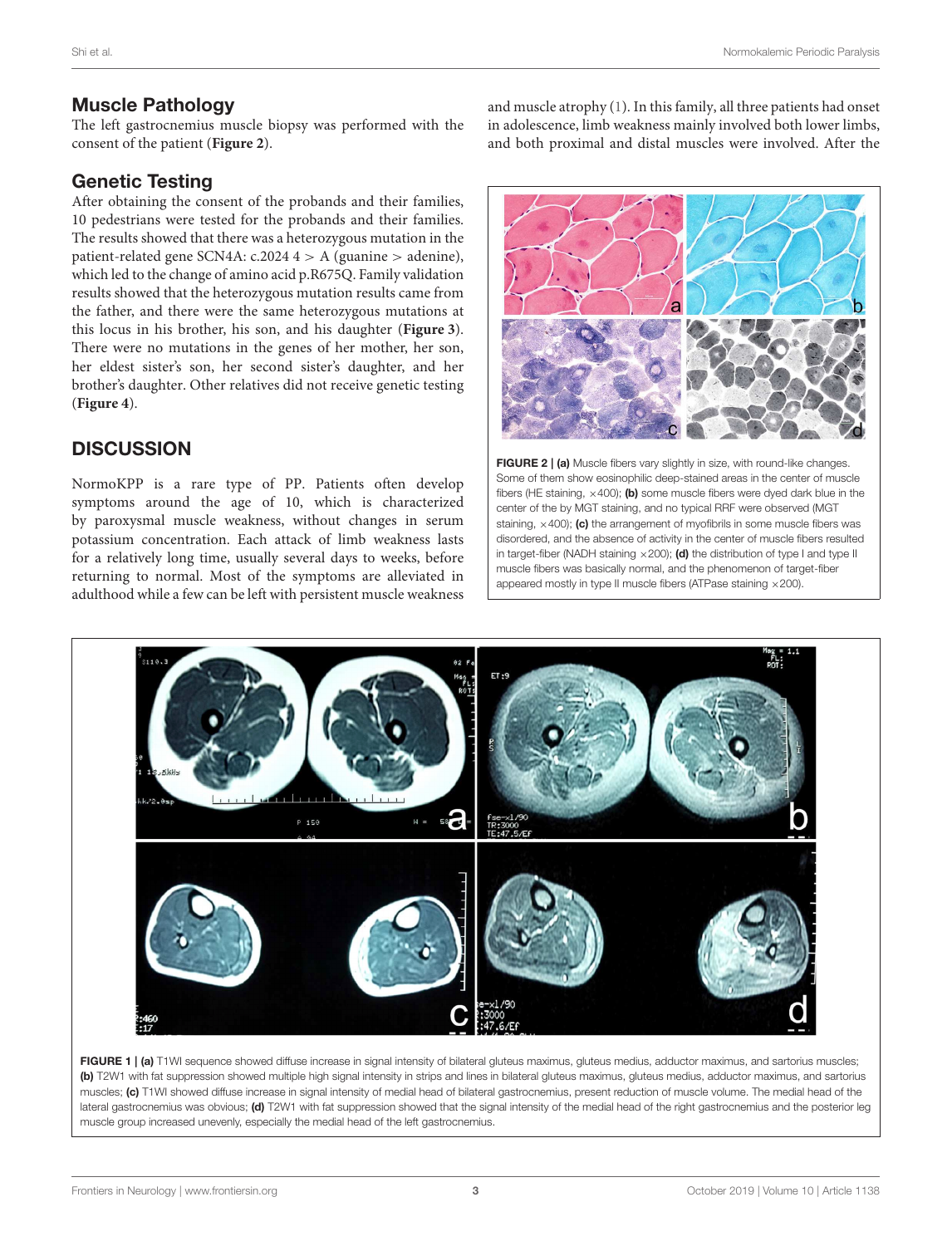attack, the clinical symptoms recovered slowly, and the muscle weakness symptoms lasted for a long time. In most cases, the symptoms gradually recovered after 1–2 weeks. Both the proband and his brother had a history of distal limb weakness lasting for more than 4 weeks, which has not been reported in previous literature [\(3–](#page-4-2)[9\)](#page-4-3).

There are different degrees of high signal on fat-suppressed T2WI. The most vulnerable muscles are the soleus, anterior, lateral head of gastrocnemius, and medial head of gastrocnemius [\(10\)](#page-4-4). However, there are few studies on skeletal muscle imaging in patients with NormoKPP, and the literature is limited. In



<span id="page-3-0"></span>FIGURE 3 | (A) There was a heterozygous mutation c.2024 4>A in the proband, his father, brother, son, and daughter on chr17-62034874; (B) there was no mutation in his mother, son, the eldest sister's son, the second sister's daughter, and his brother's daughter on chr17-62034874.

this case, the patient's leg MRI showed a diffuse increase in the bilateral gluteus maximus, gluteus medius, adductor magnus, and sartorius in the STIR sequence, which is suggestive of muscle edema. The STIR and T2WI sequence showed diffuse and uneven increase of signal intensity in the medial head of the right gastrocnemius and the posterior calve muscle group, significant in the medial head of left gastrocnemius, suggesting muscle edema and partial fatization. In T1WI, there were multiple cases of linear high signal intensity in the above muscles, diffuse increase of signal intensity in the medial head of left gastrocnemius, and present reduction of muscle volume; the medial head of the bilateral gastrocnemius was obvious, suggesting that the muscles of the lower limbs of the patient were replaced by fat and had mild muscle atrophy. This has not been reported in the literature.

Muscle biopsy in NormoKPP patients is also less reported [\(3–](#page-4-2)[9\)](#page-4-3). It has been reported that pathological findings include the enlargement of the sarcoplasmic reticulum, an increase of mitochondria, accumulation of myotubes, and focal myofibrillar necrosis in persistent limb weakness [\(11\)](#page-4-5). In this case, a muscle biopsy showed that the muscle fibers were slightly different in size with round-like changes. In the center of some muscle fibers, eosinophilic deep-stained areas were seen, and no obvious infiltration of denatured and necrotic muscle fibers and inflammatory cells was observed. In nicotinamide adenine dinucleotidehydrogen (NADH) staining, the arrangement of myofibrils in some muscle fibers was disordered, and the absence of activity in the center of the muscle fibers resulted in targetfiber, which was seldom reported in previous literature. The modified Gomoritrichrome (MGT) staining showed that some muscle fibers were dyed dark blue in the center, consistent with the NADH staining, and no typical tubular aggregation and ragged red fibers (RRF) were observed. ATPase staining showed that the distribution of type I and II muscle fibers was basically normal, and the phenomenon of target-fiber appeared mostly

<span id="page-3-1"></span>